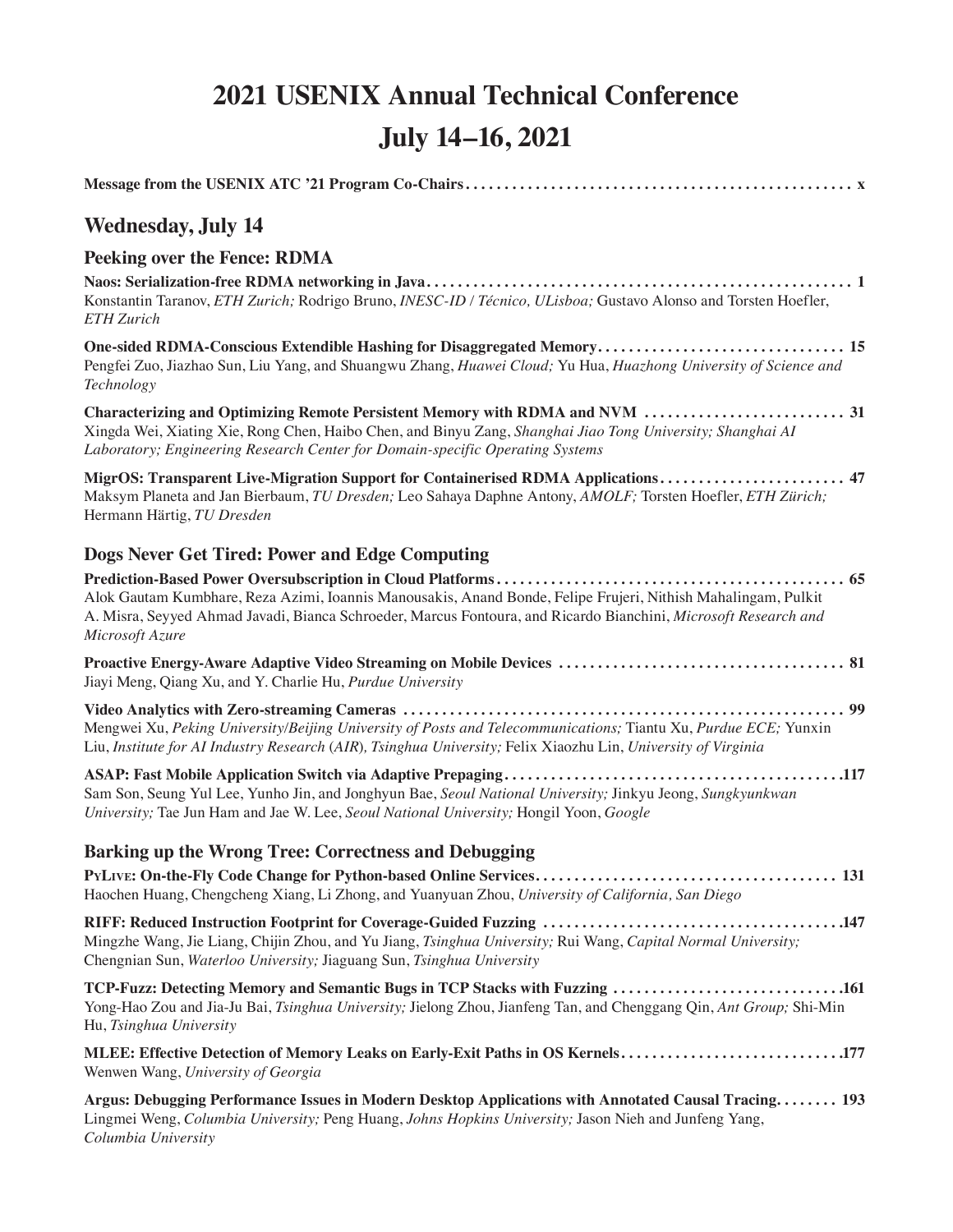### **Searching for Tracks: Graphs aDFS: An Almost Depth-First-Search Distributed Graph-Querying System . . . . . . . . . . . . . . . . . . . . . . . . . . . . . . . . 209** Vasileios Trigonakis and Jean-Pierre Lozi, *Oracle Labs;* Tomáš Faltín, *Oracle Labs and Charles University;* Nicholas P. Roth, *KUNGFU.AI;* Iraklis Psaroudakis, Arnaud Delamare, Vlad Haprian, Călin Iorgulescu, Petr Koupy, Jinsoo Lee, Sungpack Hong, and Hassan Chafi, *Oracle Labs* **GLIST: Towards In-Storage Graph Learning . . . . . . . . . . . . . . . . . . . . . . . . . . . . . . . . . . . . . . . . . . . . . . . . . . . . . . . . . . 225** Cangyuan Li, Ying Wang, Cheng Liu, and Shengwen Liang, *SKLCA, Institute of Computing Technology, Chinese Academy of Sciences, Beijing, China; University of Chinese Academy of Sciences, Beijing, China;* Huawei Li, *SKLCA, Institute of Computing Technology, Chinese Academy of Sciences, Beijing, China; University of Chinese Academy of Sciences, Beijing, China; Peng Cheng Laboratory, Shenzhen, China;* Xiaowei Li, *SKLCA, Institute of Computing Technology, Chinese Academy of Sciences, Beijing, China; University of Chinese Academy of Sciences, Beijing, China* **DART: A Scalable and Adaptive Edge Stream Processing Engine . . . . . . . . . . . . . . . . . . . . . . . . . . . . . . . . . . . . . . . . . 239** Pinchao Liu, *Florida International University;* Dilma Da Silva, *Texas A&M University;* Liting Hu, *Virginia Tech* **CrystalPerf: Learning to Characterize the Performance of Dataflow Computation through Code Analysis . . . . . . 253** Huangshi Tian, *HKUST;* Minchen Yu, *HKUST and Huawei Technologies Ltd.;* Wei Wang, *HKUST* **Controlling Memory Footprint of Stateful Streaming Graph Processing . . . . . . . . . . . . . . . . . . . . . . . . . . . . . . . . . . . 269** Pourya Vaziri and Keval Vora, *Simon Fraser University* **Please Don't Chain Me Up: Blockchain and Security Avocado: A Secure In-Memory Distributed Storage System . . . . . . . . . . . . . . . . . . . . . . . . . . . . . . . . . . . . . . . . . . . . . . 285** Maurice Bailleu, Dimitra Giantsidi, and Vasilis Gavrielatos, *University of Edinburgh;* Do Le Quoc, *Huawei Research;*  Vijay Nagarajan, *University of Edinburgh;* Pramod Bhatotia, *University of Edinburgh and TU Munich* **Accelerating Encrypted Deduplication via SGX . . . . . . . . . . . . . . . . . . . . . . . . . . . . . . . . . . . . . . . . . . . . . . . . . . . . . . . . 303** Yanjing Ren and Jingwei Li, *University of Electronic Science and Technology of China;* Zuoru Yang and Patrick P. C. Lee, *The Chinese University of Hong Kong;* Xiaosong Zhang, *University of Electronic Science and Technology of China* **ICARUS: Attacking low Earth orbit satellite networks . . . . . . . . . . . . . . . . . . . . . . . . . . . . . . . . . . . . . . . . . . . . . . . . . . 317** Giacomo Giuliari, Tommaso Ciussani, Adrian Perrig, and Ankit Singla, *ETH Zurich* **RainBlock: Faster Transaction Processing in Public Blockchains . . . . . . . . . . . . . . . . . . . . . . . . . . . . . . . . . . . . . . . . . 333**

Soujanya Ponnapalli, Aashaka Shah, and Souvik Banerjee, *University of Texas at Austin;* Dahlia Malkhi, *Diem Association and Novi Financial;* Amy Tai, *VMware Research;* Vijay Chidambaram, *University of Texas at Austin and VMware Research;* Michael Wei, *VMware Research*

**An Off-The-Chain Execution Environment for Scalable Testing and Profiling of Smart Contracts . . . . . . . . . . . . . 349** Yeonsoo Kim and Seongho Jeong, *Yonsei University;* Kamil Jezek, *The University of Sydney;* Bernd Burgstaller, *Yonsei University;* Bernhard Scholz, *The University of Sydney*

#### **I'm Old But I Learned a New Trick: Machine Learning**

**Octo: INT8 Training with Loss-aware Compensation and Backward Quantization for Tiny On-device Learning . 365** Qihua Zhou and Song Guo, *Hong Kong Polytechnic University;* Zhihao Qu, *Hohai University;* Jingcai Guo, Zhenda Xu, Jiewei Zhang, Tao Guo, and Boyuan Luo, *Hong Kong Polytechnic University;* Jingren Zhou, *Alibaba Group*

**Fine-tuning giant neural networks on commodity hardware with automatic pipeline model parallelism . . . . . . . . . 381** Saar Eliad, Ido Hakimi, and Alon De Jagger, *Department of Computer Science, Technion - Israel Institute of Technology;*  Mark Silberstein, *Department of Computer Science and Department of Electrical Engineering, Technion - Israel Institute of Technology;* Assaf Schuster, *Department of Computer Science, Technion - Israel Institute of Technology*

**INFaaS: Automated** *Model-less* **Inference Serving . . . . . . . . . . . . . . . . . . . . . . . . . . . . . . . . . . . . . . . . . . . . . . . . . . . . . . 397** Francisco Romero, Qian Li, Neeraja J. Yadwadkar, and Christos Kozyrakis, *Stanford University*

**Jump-Starting Multivariate Time Series Anomaly Detection for Online Service Systems . . . . . . . . . . . . . . . . . . . . . 413** Minghua Ma, *Tsinghua University, BNRist;* Shenglin Zhang, *Nankai University;* Junjie Chen, *Tianjin University;* Jim Xu, *Georgia Tech;* Haozhe Li and Yongliang Lin, *Nankai University;* Xiaohui Nie, *Tsinghua University, BNRist;* Bo Zhou and Yong Wang, *CNCERT/CC;* Dan Pei, *Tsinghua University, BNRist*

**Palleon: A Runtime System for Efficient Video Processing toward Dynamic Class Skew . . . . . . . . . . . . . . . . . . . . . . 427** Boyuan Feng, Yuke Wang, Gushu Li, Yuan Xie, and Yufei Ding, *University of California, Santa Barbara*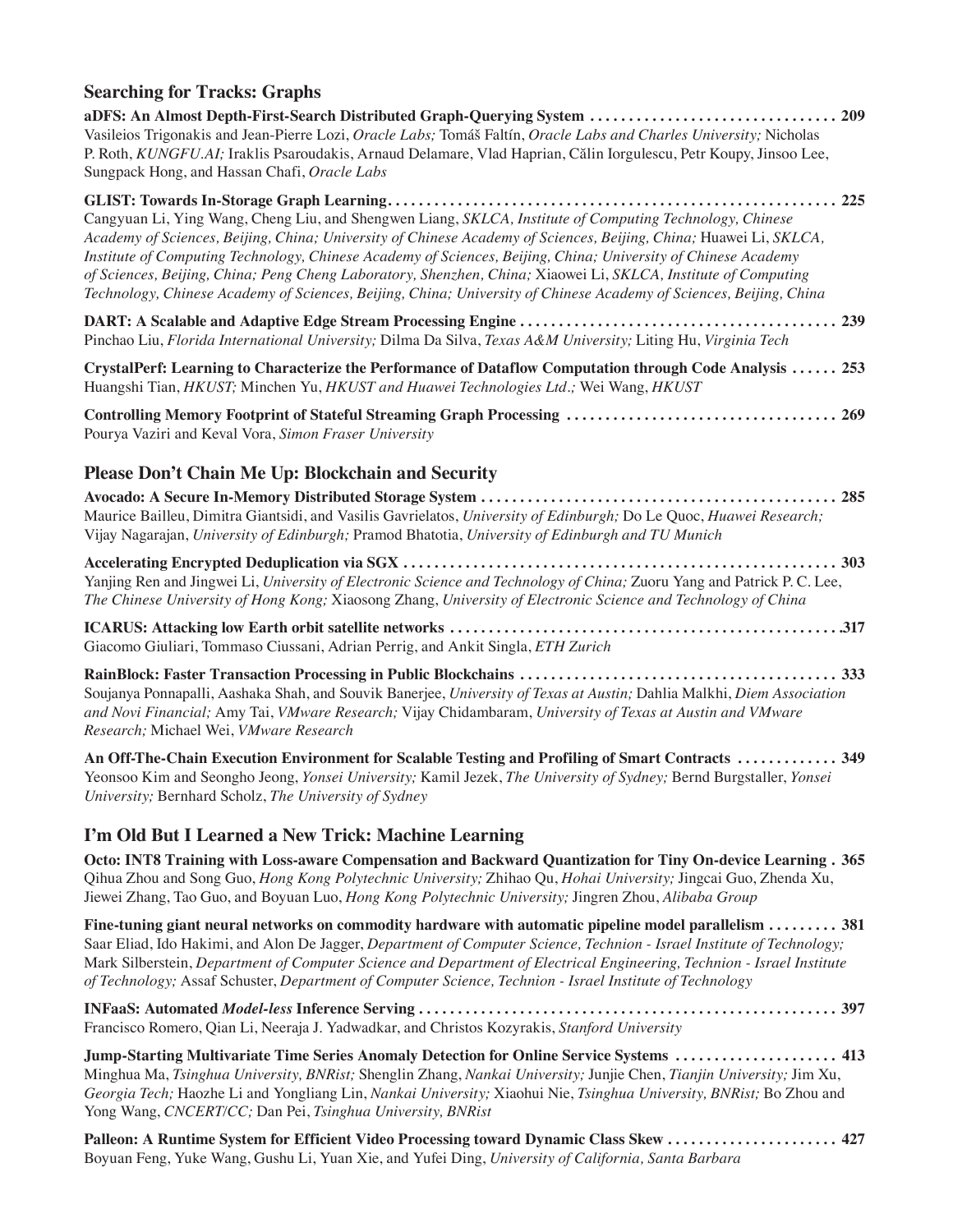## **Thursday, July 15**

#### **Can I Come In? It's Raining!: Cloud Computing**

**FaaSNet: Scalable and Fast Provisioning of Custom Serverless Container Runtimes at Alibaba Cloud Function Compute . . . . . . . . . . . . . . . . . . . . . . . . . . . . . . . . . . . . . . . . . . . . . . . . . . . . . . . . . . . . . . . . . . . . . . . . . . . . . . . . 443** Ao Wang, *George Mason University;* Shuai Chang, *Alibaba Group;* Huangshi Tian, *Hong Kong University of Science and Technology;* Hongqi Wang, Haoran Yang, Huiba Li, and Rui Du, *Alibaba Group;* Yue Cheng, *George Mason University*

**Experiences in Managing the Performance and Reliability of a Large-Scale Genomics Cloud Platform . . . . . . . . . 459** Michael Hao Tong, Robert L. Grossman, and Haryadi S. Gunawi, *University of Chicago*

**Scaling Large Production Clusters with Partitioned Synchronization . . . . . . . . . . . . . . . . . . . . . . . . . . . . . . . . . . . . . . 473** Yihui Feng, *Alibaba Group;* Zhi Liu, Yunjian Zhao, Tatiana Jin, and Yidi Wu, *The Chinese University of Hong Kong;*  Yang Zhang, *Alibaba Group;* James Cheng, *The Chinese University of Hong Kong;* Chao Li and Tao Guan, *Alibaba Group*

**Fighting the Fog of War: Automated Incident Detection for Cloud Systems . . . . . . . . . . . . . . . . . . . . . . . . . . . . . . . . . 489** Liqun Li and Xu Zhang, *Microsoft Research;* Xin Zhao, *University of Chinese Academy of Sciences;* Hongyu Zhang, *The University of Newcastle;* Yu Kang, Pu Zhao, Bo Qiao, and Shilin He, *Microsoft Research;* Pochian Lee, Jeffrey Sun, Feng Gao, and Li Yang, *Microsoft Azure;* Qingwei Lin, *Microsoft Research;* Saravanakumar Rajmohan, *Microsoft 365;*  Zhangwei Xu, *Microsoft Azure;* Dongmei Zhang, *Microsoft Research*

#### **SIT, Fido!: Training Machine Learning Algorithms**

**Habitat: A Runtime-Based Computational Performance Predictor for Deep Neural Network Training . . . . . . . . . . 503** Geoffrey X. Yu, *University of Toronto/Vector Institute;* Yubo Gao, *University of Toronto;* Pavel Golikov and Gennady Pekhimenko, *University of Toronto/Vector Institute*

**Zico: Efficient GPU Memory Sharing for Concurrent DNN Training . . . . . . . . . . . . . . . . . . . . . . . . . . . . . . . . . . . . . . 523** Gangmuk Lim, *UNIST;* Jeongseob Ahn, *Ajou University;* Wencong Xiao, *Alibaba Group;* Youngjin Kwon, *KAIST;*  Myeongjae Jeon, *UNIST*

**Refurbish Your Training Data: Reusing Partially Augmented Samples for Faster Deep Neural Network Training . . 537** Gyewon Lee, *Seoul National University and FriendliAI;* Irene Lee, *Georgia Institute of Technology;* Hyeonmin Ha, Kyunggeun Lee, and Hwarim Hyun, *Seoul National University;* Ahnjae Shin and Byung-Gon Chun, *Seoul National University and FriendliAI*

**ZeRO-Offload: Democratizing Billion-Scale Model Training . . . . . . . . . . . . . . . . . . . . . . . . . . . . . . . . . . . . . . . . . . . . . 551** Jie Ren, *UC Merced;* Samyam Rajbhandari, Reza Yazdani Aminabadi, and Olatunji Ruwase, *Microsoft;* Shuangyan Yang, *UC Merced;* Minjia Zhang, *Microsoft;* Dong Li, *UC Merced;* Yuxiong He, *Microsoft*

#### **I Can Smell That Fluffy Was Here: Networks**

**Hashing Linearity Enables Relative Path Control in Data Centers . . . . . . . . . . . . . . . . . . . . . . . . . . . . . . . . . . . . . . . . 565** Zhehui Zhang, *University of California, Los Angeles;* Haiyang Zheng, Jiayao Hu, Xiangning Yu, Chenchen Qi, Xuemei Shi, and Guohui Wang, *Alibaba Group*

**Live in the Express Lane . . . . . . . . . . . . . . . . . . . . . . . . . . . . . . . . . . . . . . . . . . . . . . . . . . . . . . . . . . . . . . . . . . . . . . . . . . . 581** Patrick Jahnke, *TU Darmstadt and SAP;* Vincent Riesop, *SAP;* Pierre-Louis Roman and Pavel Chuprikov, *Università della Svizzera italiana;* Patrick Eugster, *Università della Svizzera italiana, TU Darmstadt, and Purdue University*

**Understanding Precision Time Protocol in Today's Wi-Fi Networks: A Measurement Study . . . . . . . . . . . . . . . . . . . 597** Paizhuo Chen and Zhice Yang, *ShanghaiTech University*

**Auto: Adaptive Congestion Control Based on Multi-Objective Reinforcement Learning for the Satellite-Ground Integrated Network . . . . . . . . . . . . . . . . . . . . . . . . . . . . . . . . . . . . . . . . . . . . . . . . . . . . . . . . . . . . . . . . . . . . . . . . . . . . . . . . 611** Xu Li, Feilong Tang, and Jiacheng Liu, *Shanghai Jiao Tong University;* Laurence T. Yang, *St. Francis Xavier University;*  Luoyi Fu and Long Chen, *Shanghai Jiao Tong University*

**Hey, Lumi! Using Natural Language for Intent-Based Network Management . . . . . . . . . . . . . . . . . . . . . . . . . . . . . . . 625** Arthur S. Jacobs, Ricardo J. Pfitscher, and Rafael H. Ribeiro, *Federal University of Rio Grande do Sul* (*UFRGS*)*;*  Ronaldo A. Ferreira, *UFMS;* Lisandro Z. Granville, *Federal University of Rio Grande do Sul* (*UFRGS*)*;* Walter Willinger, *NIKSUN, Inc.;* Sanjay G. Rao, *Purdue University*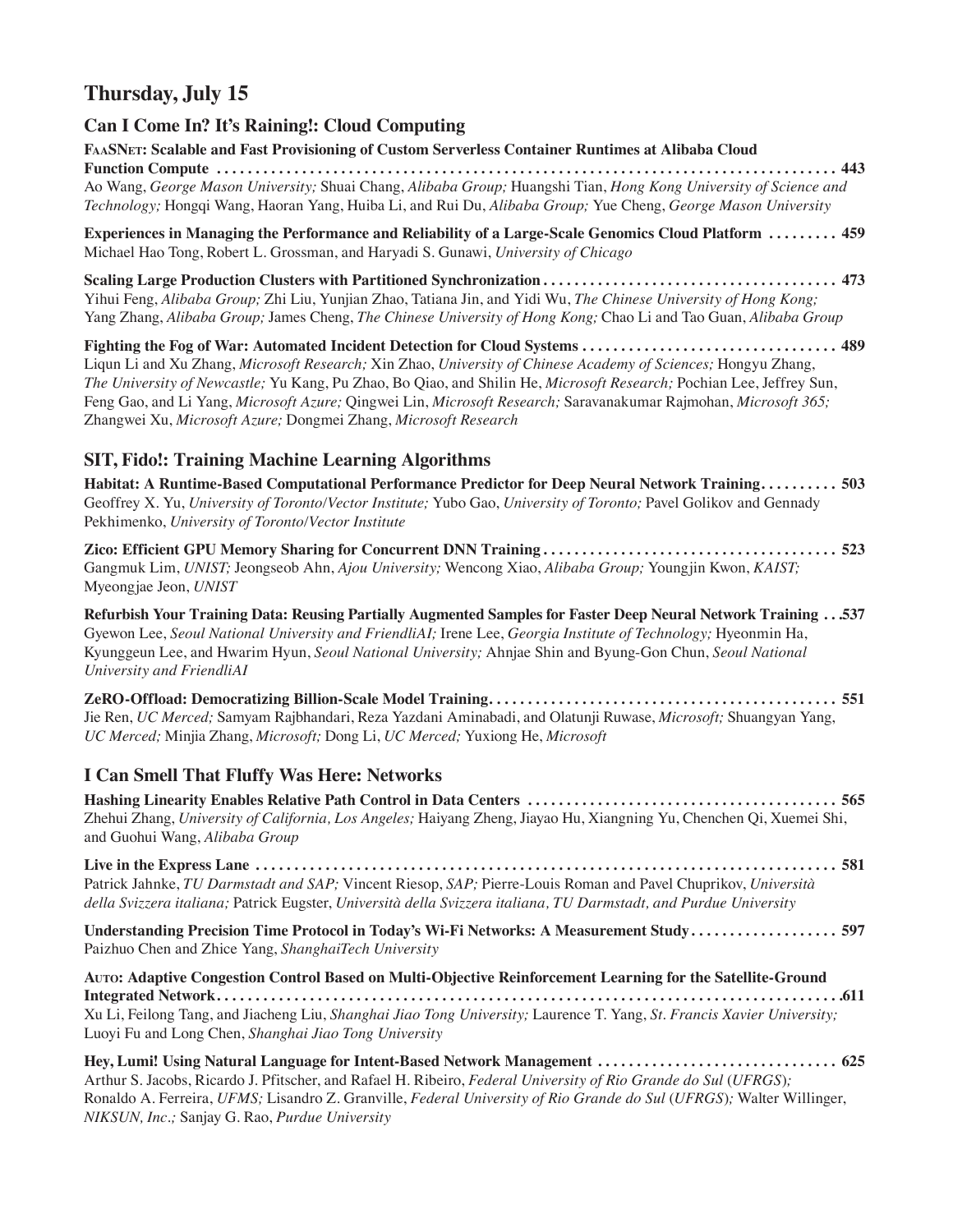#### **I Buried That Bone Here Somewhere: Storage**

**Boosting Full-Node Repair in Erasure-Coded Storage . . . . . . . . . . . . . . . . . . . . . . . . . . . . . . . . . . . . . . . . . . . . . . . . . . . 641** Shiyao Lin, Guowen Gong, and Zhirong Shen, *Xiamen University;* Patrick P. C. Lee, *The Chinese University of Hong Kong;*  Jiwu Shu, *Xiamen University and Tsinghua University*

**KVIMR: Key-Value Store Aware Data Management Middleware for Interlaced Magnetic Recording Based Hard Disk Drive . . . . . . . . . . . . . . . . . . . . . . . . . . . . . . . . . . . . . . . . . . . . . . . . . . . . . . . . . . . . . . . . . . . . . . . . . . . . . . . . . . 657** Yuhong Liang, Tsun-Yu Yang, and Ming-Chang Yang, *The Chinese University of Hong Kong*

**Differentiated Key-Value Storage Management for Balanced I/O Performance . . . . . . . . . . . . . . . . . . . . . . . . . . . . . . 673** Yongkun Li and Zhen Liu, *University of Science and Technology of China;* Patrick P. C. Lee, *The Chinese University of Hong Kong;* Jiayu Wu and Yinlong Xu, *Anhui Province Key Laboratory of High Performance Computing, University of Science and Technology of China;* Yi Wu, Liu Tang, Qi Liu, and Qiu Cui, *PingCAP*

**ZNS: Avoiding the Block Interface Tax for Flash-based SSDs . . . . . . . . . . . . . . . . . . . . . . . . . . . . . . . . . . . . . . . . . . . . 689** Matias Bjørling, *Western Digital;* Abutalib Aghayev, *The Pennsylvania State University;* Hans Holmberg, Aravind Ramesh, and Damien Le Moal, *Western Digital;* Gregory R. Ganger and George Amvrosiadis, *Carnegie Mellon University*

**MapperX: Adaptive Metadata Maintenance for Fast Crash Recovery of DM-Cache Based Hybrid Storage Devices . . 705** Lujia Yin, *NUDT;* Li Wang, *Didi Chuxing;* Yiming Zhang, *NiceX Lab, NUDT;* Yuxing Peng, *NUDT*

## **Friday, July 16**

| My Tail Never Has Any Latency: OS & Hardware                                                                                                                                                                                                                                     |
|----------------------------------------------------------------------------------------------------------------------------------------------------------------------------------------------------------------------------------------------------------------------------------|
| Exploring the Design Space of Page Management for Multi-Tiered Memory Systems 715<br>Jonghyeon Kim, Wonkyo Choe, and Jeongseob Ahn, Ajou University                                                                                                                              |
| A Fast and Flexible Hardware-based Virtualization Mechanism for Computational Storage Devices 729<br>Dongup Kwon, Dongryeong Kim, Junehyuk Boo, Wonsik Lee, and Jangwoo Kim, Seoul National University                                                                           |
| Mathias Gottschlag, Philipp Machauer, Yussuf Khalil, and Frank Bellosa, Karlsruhe Institute of Technology                                                                                                                                                                        |
| SKQ: Event Scheduling for Optimizing Tail Latency in a Traditional OS Kernel  759<br>Siyao Zhao, Haoyu Gu, and Ali José Mashtizadeh, University of Waterloo                                                                                                                      |
| John Ousterhout, Stanford University                                                                                                                                                                                                                                             |
| <b>Friends Fur-Ever: Persistent Memory and In-Memory Computing</b>                                                                                                                                                                                                               |
| Ayudante: A Deep Reinforcement Learning Approach to Assist Persistent Memory Programming  789<br>Hanxian Huang, Zixuan Wang, Juno Kim, Steven Swanson, and Jishen Zhao, University of California, San Diego                                                                      |
| TIPS: Making Volatile Index Structures Persistent with DRAM-NVMM Tiering 805<br>R. Madhava Krishnan, Wook-Hee Kim, Xinwei Fu, and Sumit Kumar Monga, Virginia Tech; Hee Won Lee, Samsung<br>Electronics; Minsung Jang, Peraton Labs; Ajit Mathew and Changwoo Min, Virginia Tech |
| <b>Improving Performance of Flash Based Key-Value Stores Using Storage Class Memory as a Volatile</b>                                                                                                                                                                            |
| Hiwot Tadese Kassa, University of Michigan; Jason Akers, Mrinmoy Ghosh, and Zhichao Cao, Facebook Inc.; Vaibhav<br>Gogte and Ronald Dreslinski, University of Michigan                                                                                                           |
| First Responder: Persistent Memory Simultaneously as High Performance Buffer Cache and Storage  839<br>Hyunsub Song, Shean Kim, J. Hyun Kim, Ethan JH Park, and Sam H. Noh, UNIST                                                                                                |
|                                                                                                                                                                                                                                                                                  |

Joel Nider, Craig Mustard, Andrada Zoltan, John Ramsden, Larry Liu, Jacob Grossbard, and Mohammad Dashti, *University of British Columbia;* Romaric Jodin, Alexandre Ghiti, and Jordi Chauzi, *UPMEM SAS;* Alexandra Fedorova, *University of British Columbia*